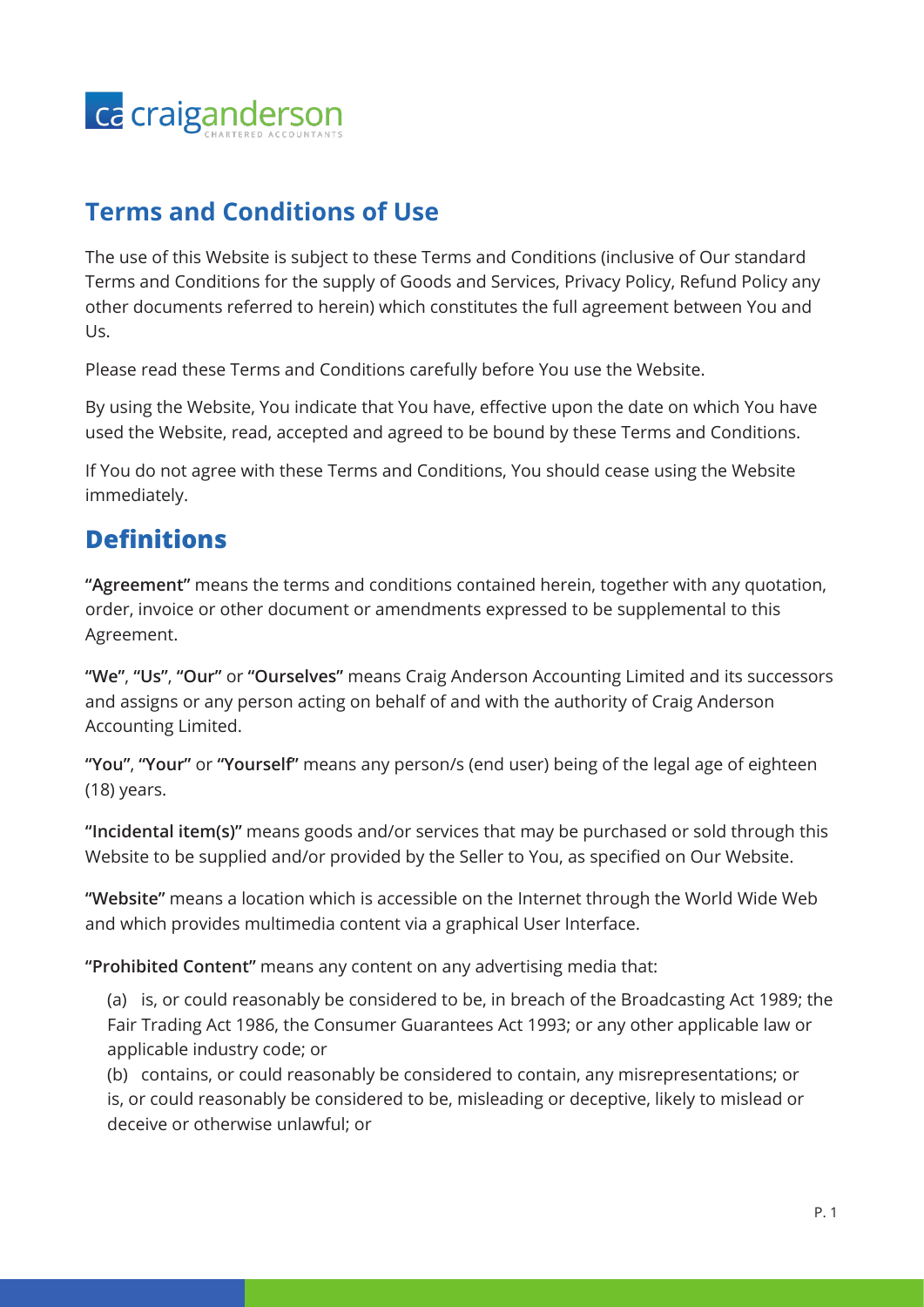

(c) is, or could reasonably be considered to be, in breach of any person's Intellectual Property Rights (including, but not limited to, the distribution of digital files or any other material in which We do not own the copyright).

**"Personal Information"** means any information that identifies or can be used to identify You, directly or indirectly. Examples of Personal Information include, but are not limited to, first and last name, date of birth, email address, gender, occupation, or other demographic information.

**"Confidential Information"** means information of a confidential nature whether oral, written or in electronic form including, but not limited to, this Agreement, a party's Intellectual Property, operational information, know-how, trade secrets, financial and commercial affairs, contracts, Seller information and pricing details.

#### **Acceptance**

We reserve the right to change any of the Terms and Conditions displayed on this Website (including our Privacy Policy) at any time by notifying You through this Website that We have done so. By continuing to use this Website it shall be deemed that You agree to be bound by the amended terms and conditions as notified and posted on the Website.

If You intend to transact through this Website (i.e purchase goods and/or services) then You warrant that You are at least 18 years of age, that You have the power to enter into this Agreement and You acknowledge that this Agreement creates binding and valid legal obligations upon You.

#### **Compliance with Laws**

You represent and warrant that Your use of this Website will comply with all applicable laws and regulations (including but not limited to, EU Data Privacy Laws (including the General Data Protection Regulation "GDPR") (collectively, "EU Data Privacy Laws") and the New Zealand Privacy Policy Act 2020 (including Part II of the OECD Guidelines and as set out in Schedule 8 of the Act) or any other applicable laws.

# **Privacy Policy**

We are committed to protecting Your Privacy in accordance with New Zealand Privacy Principles. We also recognise that when You choose to provide Us information about Yourself that You trust Us to act responsibly and in Your best interests therefore We have the following policies in place to protect Your personal information.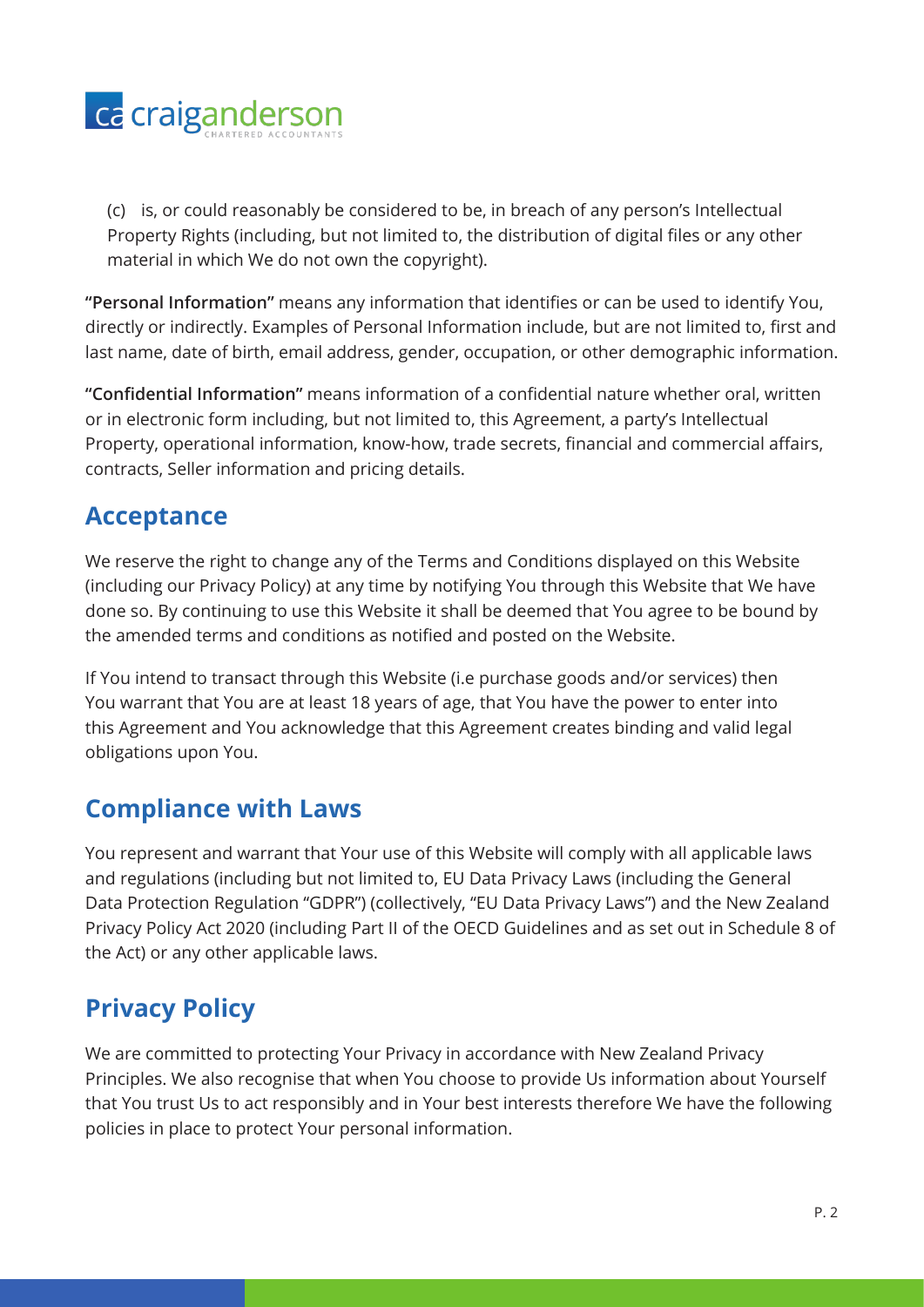

#### **Storing Your Information**

We will take all reasonable steps to ensure that Your information held by Us is accurate up-to date, complete, applicable, is not misleading and will only be used for the purposes stated in this document and/or Our Privacy Policy. We will maintain security safeguards to protect Your information and will take all reasonable steps to ensure that Your information is not disclosed to any unauthorised person or entity.

#### **Securing Your Information**

When making a transaction through this Website Your information will pass through a secure server using SSL (secure sockets layer) encryption technology. The encryption process ensures that Your information can not be read by or altered by outside influences.

## **Information We Collect**

When You request Goods or Services We may collect Personal Information supplied by You when You complete an online form in order to facilitate the purchase of Services. Such information will enable Us to process Your transactions efficiently, analyse our Website services and enable Us to provide a higher level of customer service (which may include informative or promotional activities).

We may also collect the following information/tracking data for statistical purposes and to help Us understand how to make Our Website more available and user friendly for You and to measure the success of any advertising activities We may under take:

- (a) Your IP address.
- (b) The date and time of Your visits to Our Website.
- (c) Your clicks and activity on this Website.
- (d) The referring Website if any through which You clicked through to this Website.
- (e) Technical information on Your browser, device and operating systems.

#### **Information We Release**

We will only release information about You as authorised by Yourself, required by law or where required in order for Us to provide Services to Yourself e.g. to third party suppliers, or delivery companies. Where supplied to such third parties the information provided will only be sufficient for the third party to perform their services and may not be used by them for any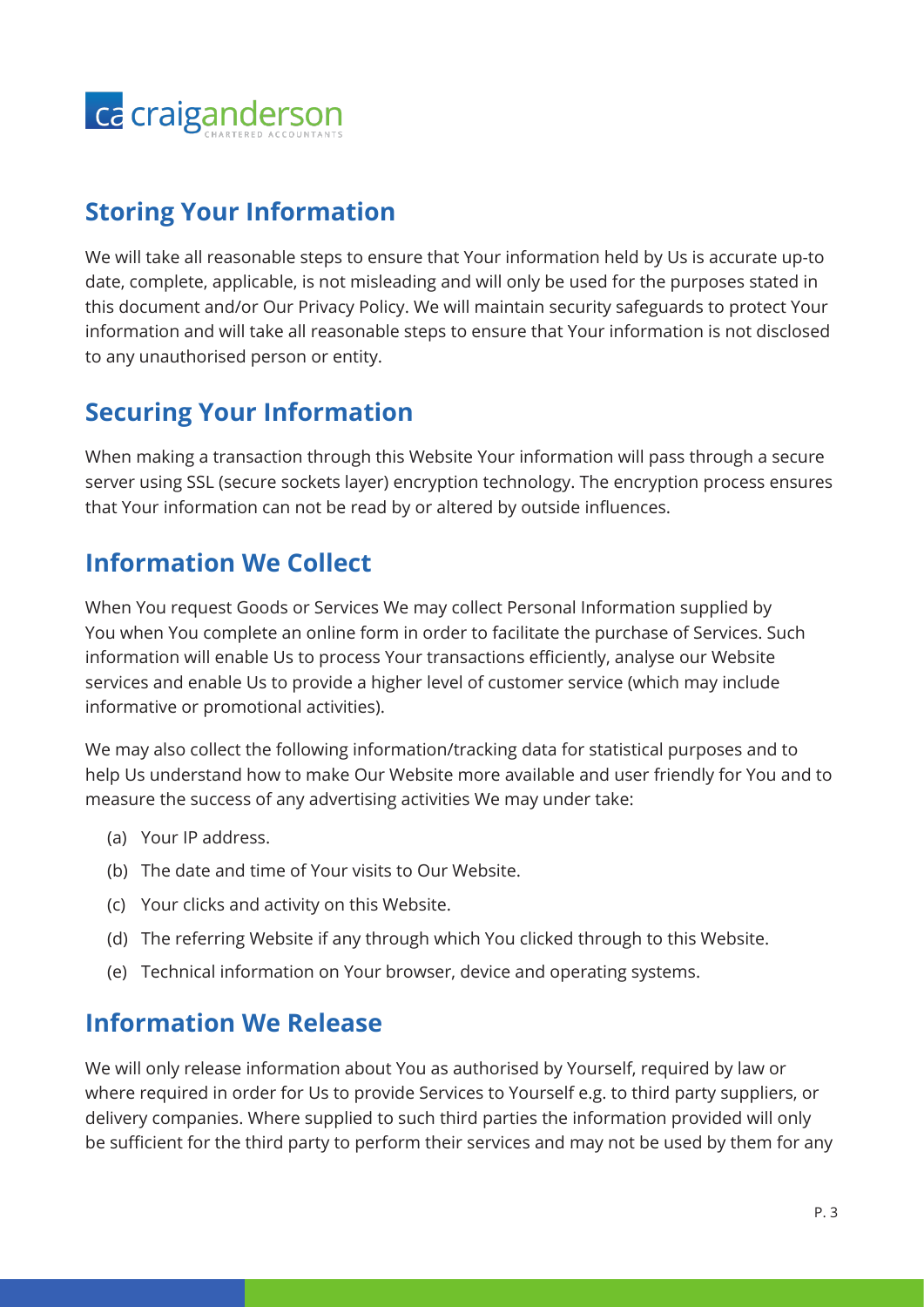

other purpose.

We will not release Your information for any purpose which You could reasonably expect us not to release the information.

Except as detailed above We do not share, give, sell, rent, or lease information to third parties and Your Personal Information will only be disclosed to those employees within Our organisation who have a need to know in order to ensure You are provided with information about Our Services through this Website.

Under the Privacy Act legislation You can ask to see any information We may hold about You and You also have the right to have any inaccuracies in the same corrected by Us. We will comply with any such requests to the extent required by the Privacy Act legislation within fourteen (14) days of the receipt of Your request. We may ask you to verify your identity in order to help us respond efficiently to your request.

#### **Other Data Protection Rights**

You may have the following data protection rights:

(a) To access, correct, update or request deletion of Personal Information. We will take all reasonable steps to ensure that the data We collect is reliable for its intended use, accurate, complete and up to date.

(b) In addition, individuals who are residents of the European Economic Area "EEA" can object to processing of their Personal Information, ask to restrict processing of their Personal Information or request portability of their Personal Information. You can exercise these rights by contacting Us using the contact details provided in the "Questions and Concerns" section below.

(c) Similarly, if Personal Information is collected or processed on the basis of consent, the data subject can withdraw their consent at any time. Withdrawing Your consent will not affect the lawfulness of any processing We conducted prior to Your withdrawal, nor will it affect processing of Your Personal Information conducted in reliance on lawful processing grounds other than consent.

(d) The right to complain to a data protection authority about the collection and use of Personal Information. For more information, please contact your local data protection authority. Contact details for data protection authorities in the EEA are available at http:// ec.europa.eu/justice/article-29/structure/data-protection-authorities/index\_en.htm.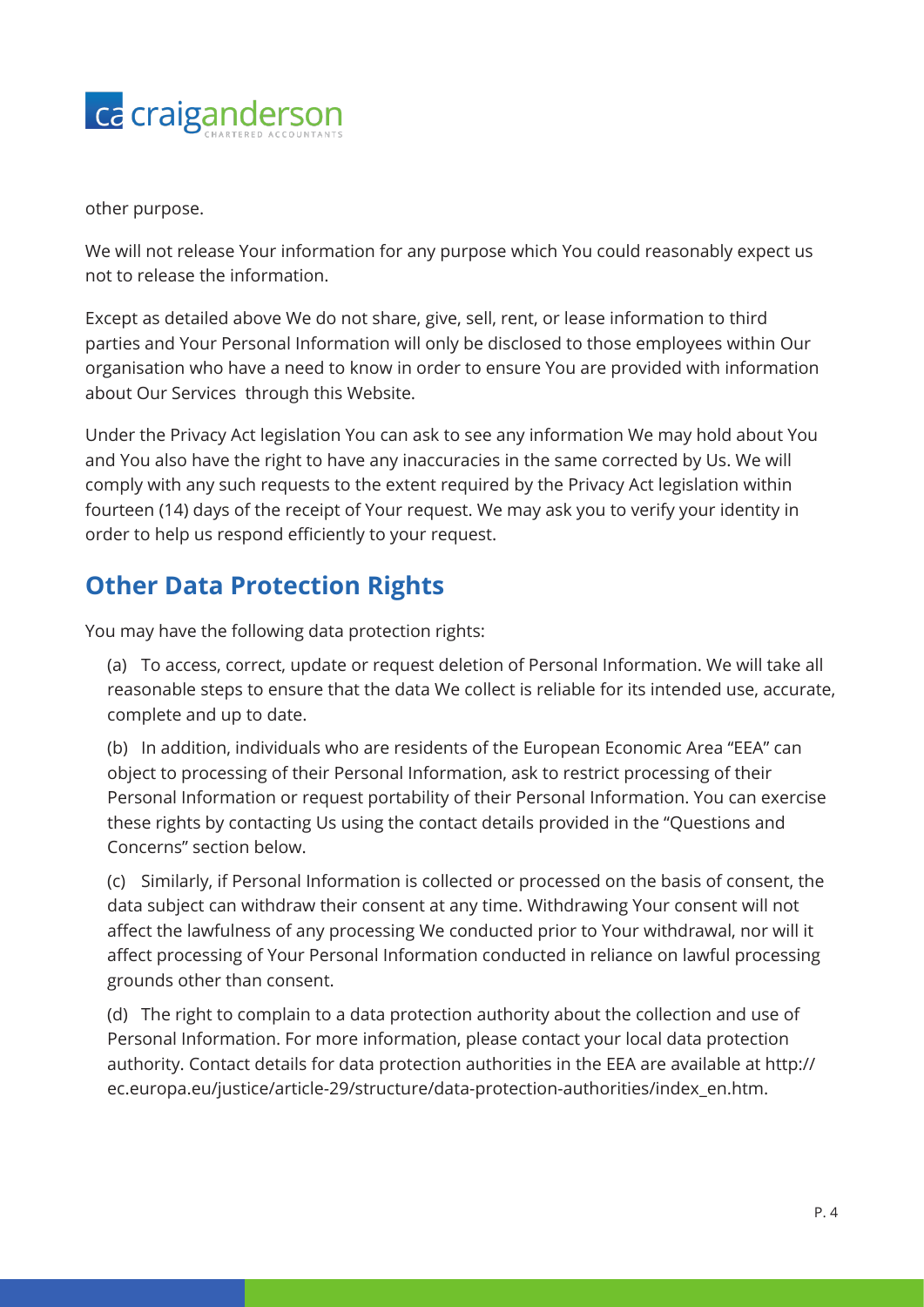

#### **Questions & Concerns**

If You have any questions or comments, or if You have a concern about the way in which We have handled any privacy matter, please use our contact form via this Website to send us a message.

## **Cookies**

We and Our partners may use various technologies to collect and store information when You use this Website, and this may include using cookies and similar tracking technologies, such as pixels and web beacons. These web beacons track certain behavior such as whether the email sent through the Website was delivered and opened and whether links within the email were clicked. They also allow Us to collect information such as the recipient's:

- IP address, browser, email client type and other similar details;
- Tracking Website usage and traffic;
- Reports are available to Us when We send email to You, so We may collect and review that information.

These cookies do not read Your hard drive but may be stored on Your hard drive to enable Our Website to recognise You when You return to the same.

## **Mailing Lists**

If at any time You are on a mailing list of Ours then You may request to be removed from the same and We will comply with Your request if there is no unsubscribe button provided then please contact Us with Your request using the "Contact Us" section of this Website.

#### **Defective Services**

Our policy in relation to Defective Services shall be as specified in Our standard Terms and Conditions for the supply of Services. We shall not accept returns for change of mind or if You make a wrong decision unless due to our negligence or incorrect information supplied by Ourselves.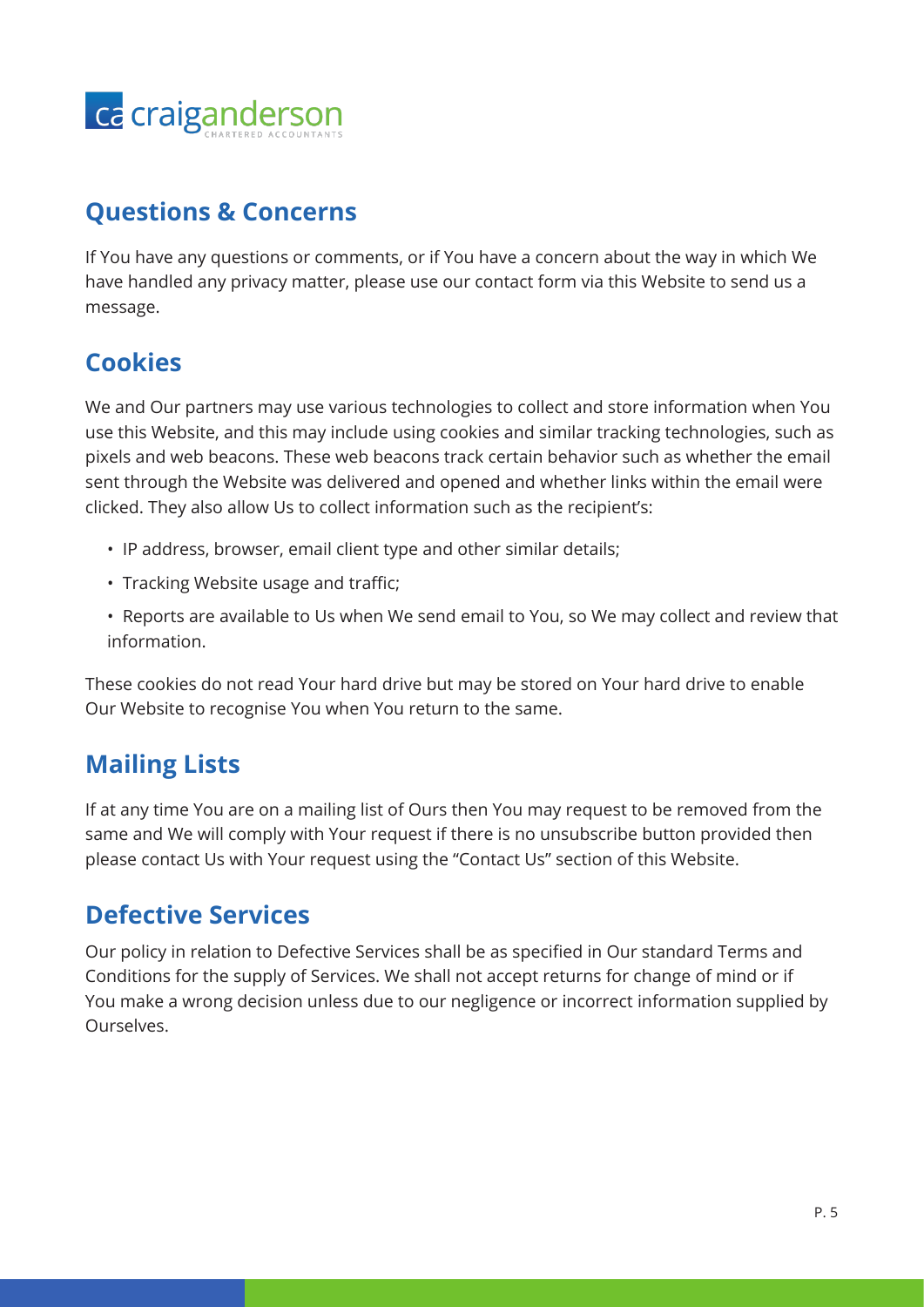

## **Copyright and Trademarks**

The contents of this Website are at all times the copyright or trademark property of either Ourselves, Our suppliers or linked third parties and You may not distribute, reproduce, display, publish any trademark or other content of this Website for any purpose whatsoever without the prior written approval of Us, Our suppliers or linked third parties (each as applicable). Furthermore You agree to indemnify Us against any claims, costs, damages or losses incurred by Us should You fail to comply with this clause.

#### **Advertisers and Linked Sites**

The display on Our Website of any advertiser or the provision of a link to third party Websites does not constitute Our endorsement of either the advertiser or third party provider or any of their Website content or business practices. As We do not have any control of the content of any third party Websites, access to such Websites is at Your sole risk and We recommend that You thoroughly review the terms and conditions of use and the Privacy policies of any third party Website immediately once You access such a Website.

We shall accept no liability in regards to any dealings, promotions or activities between Yourself and advertisers or third party providers.

#### **Specifications and Information**

Specifications and information provided on this Website are given in good faith based on Our knowledge, experience, or information provided to Us by manufacturers and/or suppliers, or derived from sources believed to be accurate at the time the information is received by Us, therefore it is recommended if You have any concerns as to the suitability of Services provided through this Website in respect of the use of the Services or their suitability for a particular use that You contact Us or seek external professional opinion.

#### **Continuous Service**

Due to the inherent nature of Websites We cannot guarantee uninterrupted or continuous availability of this Website and You accept that the Website may also be unavailable from time to time for maintenance or scheduled upgrades. Where able We shall give You advanced warning of the same. We shall accept no liability in relation to Website downtime whether scheduled or otherwise.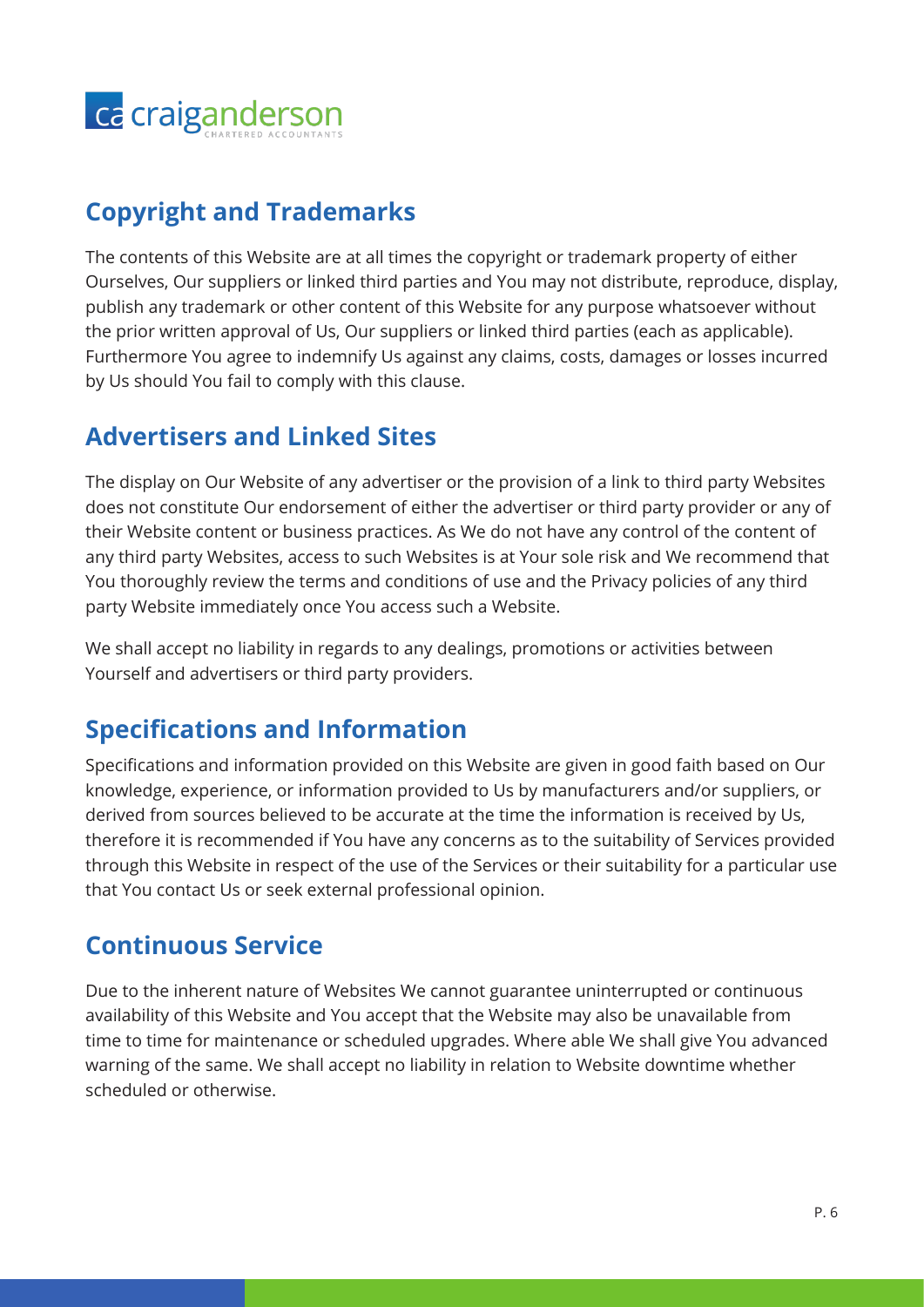

## **Termination of Use**

These terms and Your access to Our Website may be terminated by Us (at Our sole discretion) at any time without notice or any requirement to give You a reason why. In the event of termination under this clause We shall have no liability to You whatsoever (including for any consequential or direct loss You may suffer).

# **Jurisdiction**

This Website (excluding any linked third party sites) is controlled by Us from Our principal business premises in New Zealand. Our servers are located in New Zealand so Your information may be transferred to, stored, or processed in New Zealand. It can be accessed from countries around the world to the extent permitted by the Website. As each country has laws that may differ from New Zealand, by accessing this Website, You agree that the laws and statutes of New Zealand shall apply to any dealings, actions or claims arising out of, or in relation to, this agreement, or Your use of this Website, irrespective of any conflict with any laws and statutes applicable to Your country of domicile.

In addition, We or Our subcontractors may use cloud technology to store or process Personal Information, which may result in storage of data outside New Zealand. It is not practicable for Us to specify in advance which country will have jurisdiction over this type of offshore activity. All of Our subcontractors, however, are required to comply with the New Zealand Privacy Act in relation to the transfer or storage of Personal Information overseas.

You further acknowledge and agree that the filing of a claim against Us (if any) must be made in New Zealand in which Our principal business premises in New Zealand is domiciled, and that any legal proceedings will be conducted in English.

We make no representation that Services offered through this Website are appropriate, available or suitable for use in countries outside of New Zealand, and accessing any material or content from, or through, this Website which is illegal in Your country of domicile is strictly prohibited.

## **General**

The failure by either contracting party to enforce any provision of these terms and conditions shall not be treated as a waiver of that provision, nor shall it affect that party's right to subsequently enforce that provision. If any provision of these terms and conditions shall be invalid, void, illegal or unenforceable the validity, existence, legality and enforceability of the remaining provisions shall not be affected, prejudiced or impaired.